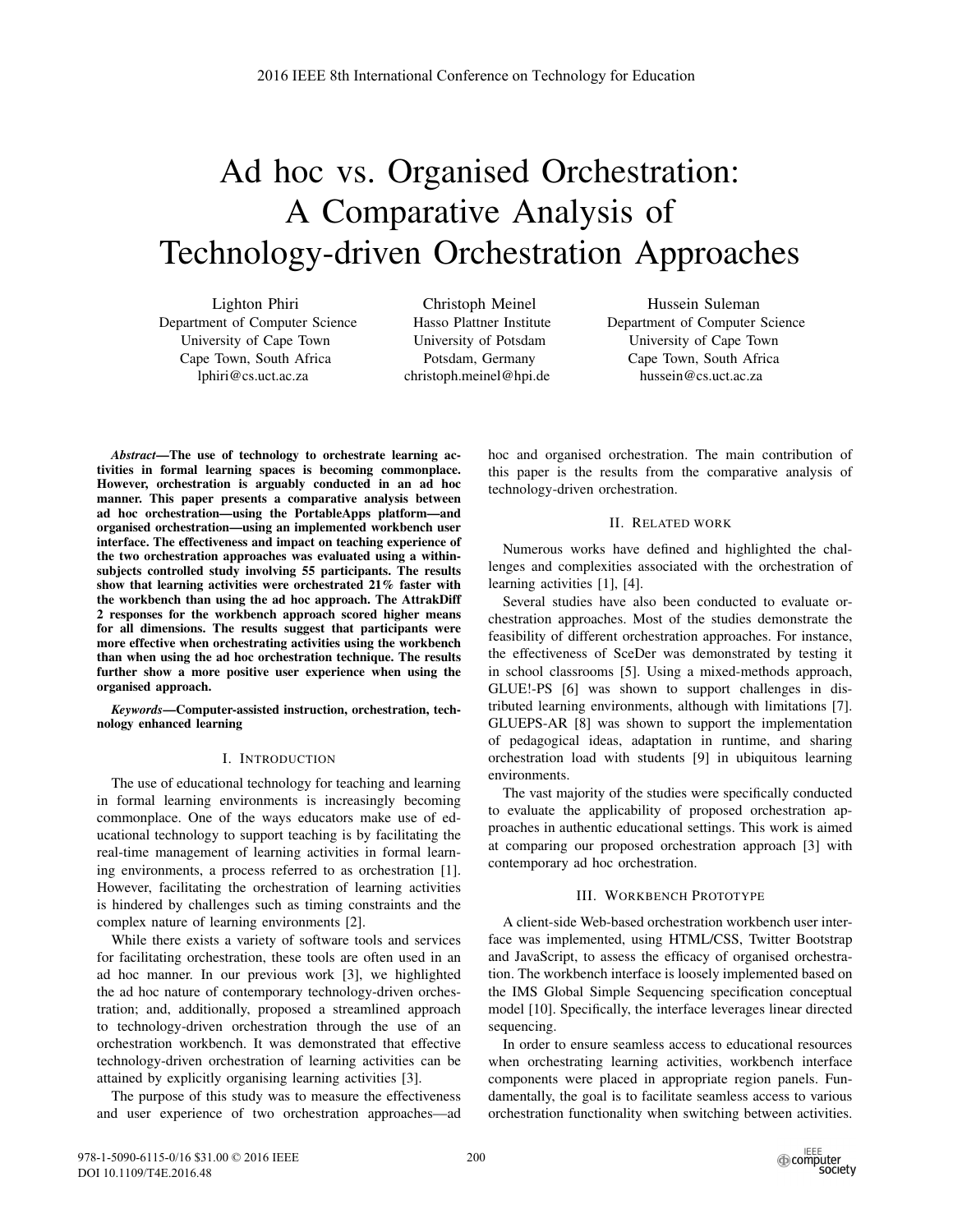While the workbench interface implementation was specific to the planned study, the fundamental idea is to enable centralised access to tools and services during a typical learning session. Furthermore, the implementation of the interface assumes the existence of a pre-session management backend service for facilitating scripting of learning activities.

## IV. METHOD

A within-subjects design experiment was conducted, using random experimental blocks in order to counterbalance the learning effect. Participants orchestrated a learning scenario using two orchestration approaches—ad hoc or organised orchestration—yielding a total of two experimental conditions.

PortableApps, a fully open source and free platform that optionally works on portable storage devices [11], was used to simulate ad hoc orchestration, while the prototype workbench user interface was used to represent organised orchestration. PortableApps makes available a number of commonly used Windows application that are packaged and optimised for portability. The PortableApps platform was used as it implicitly enables access to applications in a similar manner as with commonly used operating systems. More importantly though, the platform ensured that all participants had access to a consistent ad hoc orchestration interface.

AttrakDiff 2 [12] was used in its entirety, without any modifications, as the core method of investigation as it assesses perceived user feelings about a system in the form of quantitative comparative data; specifically, the "Comparison A–B" [13] approach was utilised. AttrakDiff 2 measures attractiveness of interactive products using four dimensions: Pragmatic Quality (PQ), Hedonic Quality - Stimulation (HQ-S), Hedonic Quality - Identity and Attractiveness (ATT) of an interactive product. The instrument comprises of opposite adjectives word-pairs—that are grouped to make up the four dimensions. The four dimensions were evaluated using the standard AttrakDiff 2 evaluation methodology—dimension means and word-pair means were computed for the two orchestration techniques. In addition, the results are also presented using standard AttrakDiff 2 graphs—portfolio-presentation and line graphs for dimension means and word-pair means.

#### *A. Participants*

Participants were recruited from among undergraduate student teachers, using poster advertisements, at a large university, after ethical clearance was granted. 61 individuals participated in the study, with 55 of them completing all assigned tasks.

Their level of study ranged from second year to fourth year, with varying specialisations and, on average, had been on teaching practice at least three times. In addition, 91% of participants had at least two years experience working with computers.

Each participant was compensated with ZAR 40.00 for their time.

### *B. Orchestration Tasks*

Participants used the two techniques to orchestrate five learning activities detailed in a fifth grade science "What are fuels?" learning scenario from a standard teacher guide text book [14] using Desktop computers.

The scenario effectively involved using three educational resources: (1) the teacher guide PDF document; (2) the "Formation of fossil fuels" video; and (3) the "Fossil fuels" remote Web resource.

Participants performed three tasks while using the two orchestration approaches, by following a sequence of instructions provided.

### *C. Procedure*

Participants were briefed about the experiment, asked to sign a consent form and fill out demographic information level of study, teaching experience and computing experience, in order to assess the influence of control variables on the final results.

Participants were then randomly assigned to two groups— Group 1 and Group 2—to prevent potential order effects. The random assignment ensured that the two orchestration techniques were counterbalanced by alternating the order of exposure to the two techniques.

Participants were required to self report times when performing the tasks. They were then asked to fill out two AttrakDiff 2 questionnaires corresponding to the two orchestration techniques, after completing the tasks. Finally, participants were debriefed upon completion of all the experiment tasks.

#### *D. Evaluation aspects*

The time taken to complete the orchestration of learning activities, and the PQ and HQ-I dimensions were used to compare the effectiveness of the two approaches. This was done in order to ascertain where learning activities were orchestrated more successfully, easier or faster; the extent towards which orchestration goals were realised; and participants' level of comfort during the orchestration of learning activities.

In order to assess the user experience during the orchestration of the learning activities, the HQ-I, HQ-S and ATT dimensions were used to compare the two approaches.

Table I shows a summary of the experimental factors and associated experimental variables.

TABLE I SUMMARY OF EXPERIMENT EVALUATION ASPECTS

| Aspect               | Factor                      | <b>Variable</b>              | <b>Scale</b>                           | <b>Description</b>                                    |
|----------------------|-----------------------------|------------------------------|----------------------------------------|-------------------------------------------------------|
| <b>Effectiveness</b> | Speed<br>Success<br>Comfort | Time<br>PQ<br>$HO-I$         | Minutes<br>$[-3 - 3]$<br>$[-3 - 3]$    | Time on tasks<br>Dimension means<br>Dimension means   |
| User experience      | UX                          | HQ-I<br>$HQ-S$<br><b>ATT</b> | $[-3 - 3]$<br>$[-3 - 3]$<br>$[-3 - 3]$ | Dimension means<br>Dimension means<br>Dimension means |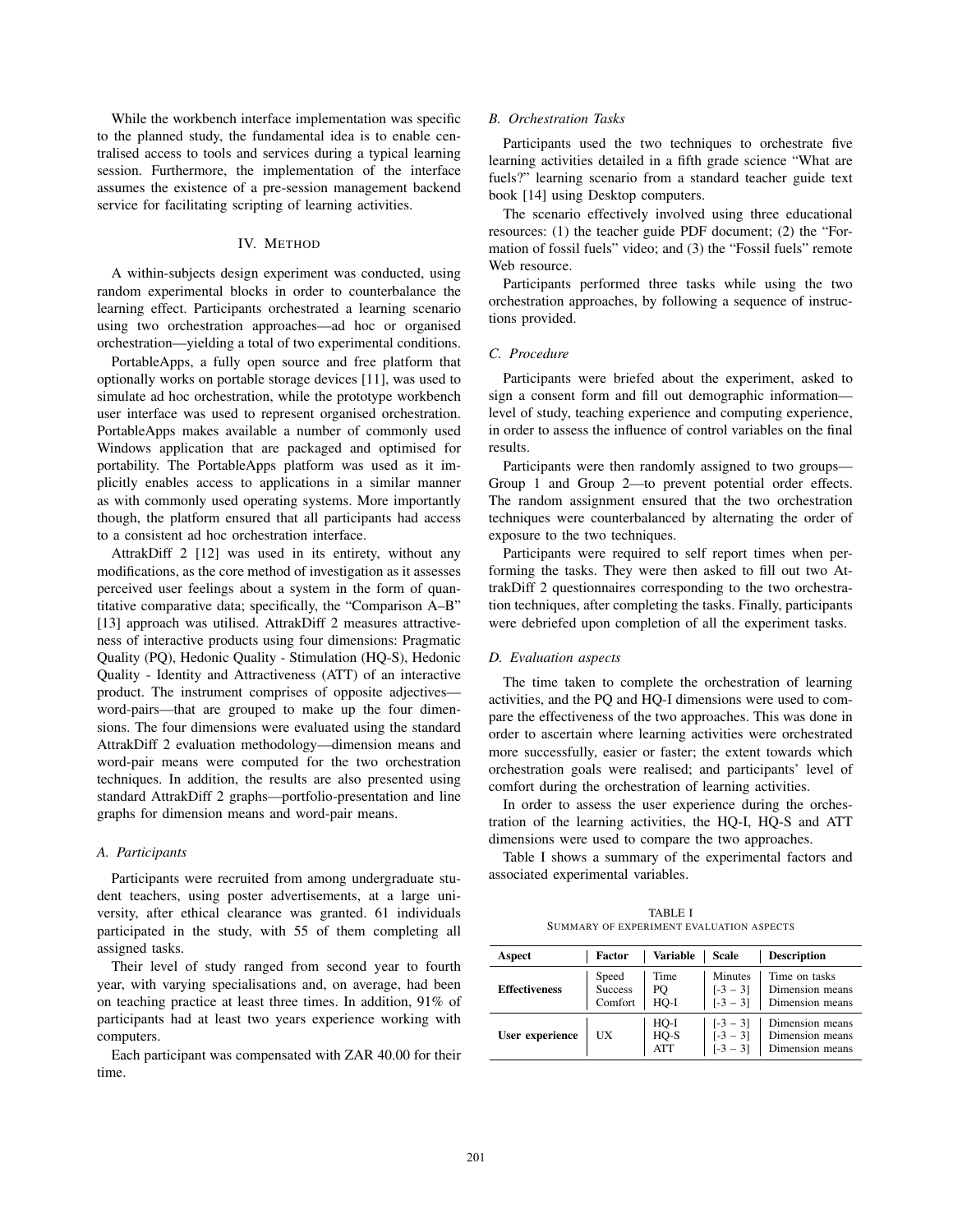# V. RESULTS

#### *A. Time on tasks*

Figure 1 shows the average time it took for participants to complete the orchestration activities for each of the two approaches.



Fig. 1. Average time on tasks comparison

A paired samples t-test showed the workedbench resulted in significantly faster orchestration times ( $p < 0.05$ ). Participants orchestrated learning activities 21% faster when using the workbench. Participants in Group 1 orchestrated the learning activities 27.4% faster using the workbench than with PortableApps, while those in Group 2 orchestrated the learning activities 14.7% faster when using the workbench. Interestingly, workbench orchestration was faster for participants in Group 1 than those in Group 2.

In terms of demographic patterns, participants in all study levels orchestrated activities faster using the workbench approach. For all teaching practice frequencies, participants orchestrated activities faster using the the workbench approach. Participants with '0–1 years', '2–3 years' and '5+ years' computing experience orchestrated learning activities faster using the workbench approach, however, those with '4–5 years' experience orchestrated them faster using PortableApps.

#### *B. AttrakDiff 2 Means*

The results were analysed and are presented using the standard AttrakDiff 2 methodology. Paired samples t-test were calculated across the four dimensions, showing significantly higher mean values for the workbench in all the four dimensions: (PQ:  $p < 0.001$ ; HQ-I:  $p < 0.001$ ; HQ-S:  $p < 0.001$ ; ATT:  $p < 0.001$ ).

Figure 2 shows the portfolio-presentation graph, with the character-regions occupied by the two orchestration techniques. In the portfolio-presentation, values for hedonic quality are represented in the vertical axis, while those in the horizontal axis represent values for the pragmatic quality. Bottom and left values represent low values, while top and right values represent high values. The aggregate values of the dimensions determine the position occupied by each approach. As shown in Figure 2, the workbench is located in the lower sector of the desired region. However, PortableApps is located in the neutral region, implying that it meets ordinary standards.

Figure 3 shows the results of the four dimension means. In all dimensions: pragmatic quality, hedonic qualities, and attractiveness, the workbench performs better than PortableApps.



Fig. 2. Portfolio presentation graph comparison



Fig. 3. Dimension means comparison

Further analysis of the dimension means was done using their associated word-pairs. The word-pair ratings for the PQ dimension show that the workbench was highly perceived as being more simple, clearly structured, straightforward, practical, and manageable. However, the workbench was perceived as being somewhat technical and unpredictable. These lower score responses can perhaps be attributed to the fact that participants were unfamiliar with the prototype interface. All wordpairs from the HQ-I dimension were rated with higher scores for the workbench. In the ATT dimension, the workbench had a higher score in all word-pairs.

A similar trend is observed when analysing the effect of the counterbalancing. For both Group 1 and Group 2, the workbench scores higher in all the four dimensions. The demographic results also have a similar trend with the overall results. Participants from all levels of study, with the exception of fourth year students, rated the workbench higher for all dimensions; the PortableApps had higher scores by fourth year students in the HQ-S dimension. In addition, participants rated the workbench higher irrespective of the number of times they had been on teaching practice or the computing experience they possessed.